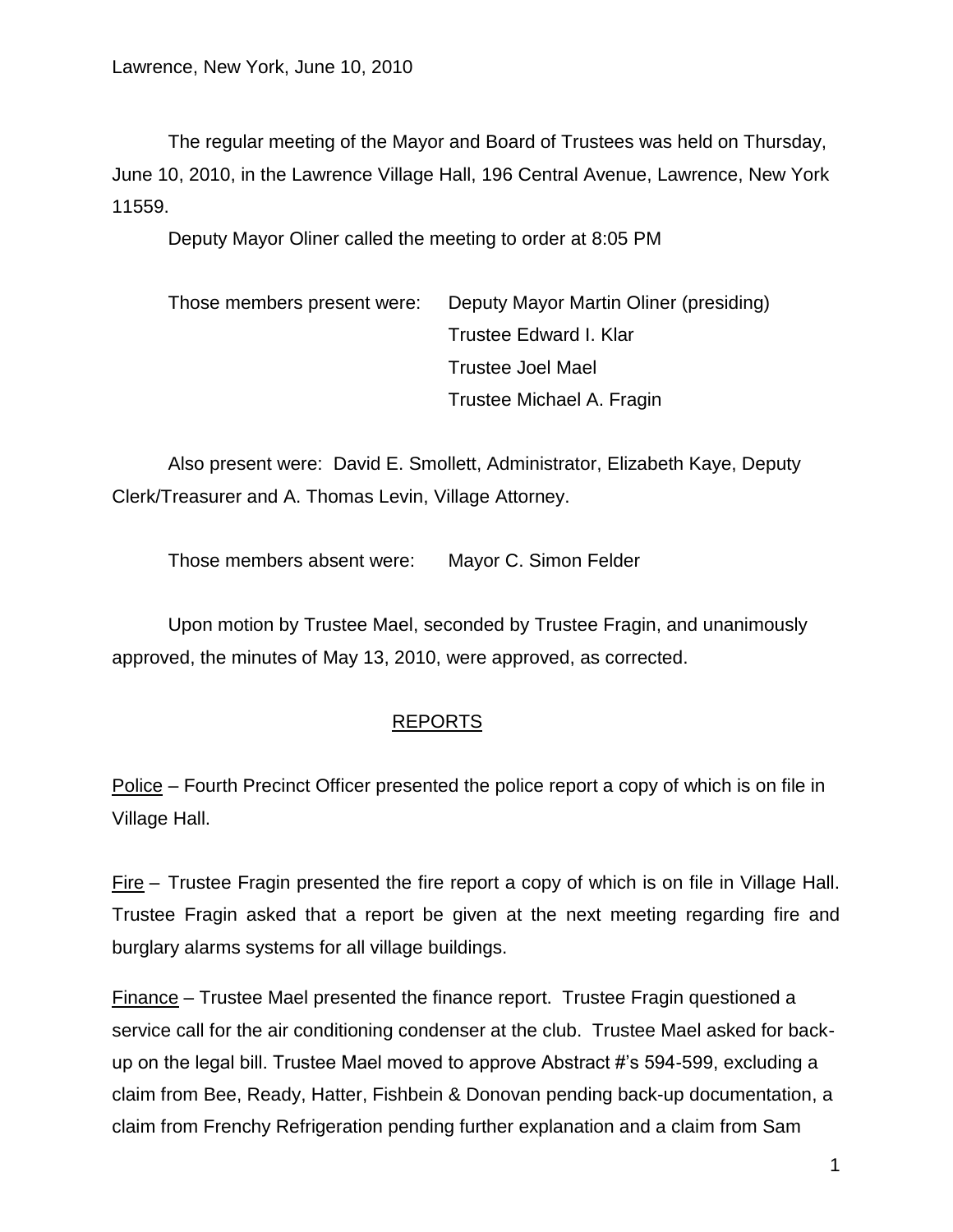Schwartz and to approve Abstract #'s 223,14, 15, 2264 and 2265, seconded by Trustee Fragin and unanimously approved.

Public Works – Deputy Mayor Oliner presented the public works report a copy of which is on file in Village Hall.

Recreation – Trustee Klar presented the recreation report a copy of which is on file in Village Hall.

Water Pollution Control Facility – no news to report

Sanitation – Trustee Klar presented the sanitation report a copy of which is on file in Village Hall. Trustee Klar reported that he and Administrator Smollett would be attending the Sanitation District meeting to address complaints.

Nassau County Office of Emergency Management - Administrator Smollett reported that he had met with the Red Cross to review the availability of supplies and meals in case of an emergency. Deputy Mayor Oliner asked for examples of Emergency Preparedness Manuals from other villages. Trustee Fragin suggested that the Board might consider hiring an outside consultant to develop a manual.

## OLD BUSINESS

Item A – Revised Street Permit for Rosenberg Torah Procession

Trustee Fragin moved to approve the revised Rosenberg Torah Procession for June 13, 2010 permitting closure of Manor Lane up to the Temple at 2 Rockaway Turnpike and that no buses be allowed in the procession. The motion was seconded by Trustee Mael and unanimously approved.

Deputy Mayor Oliner asked that the policy on processions be revised to permit approval at the Administration level.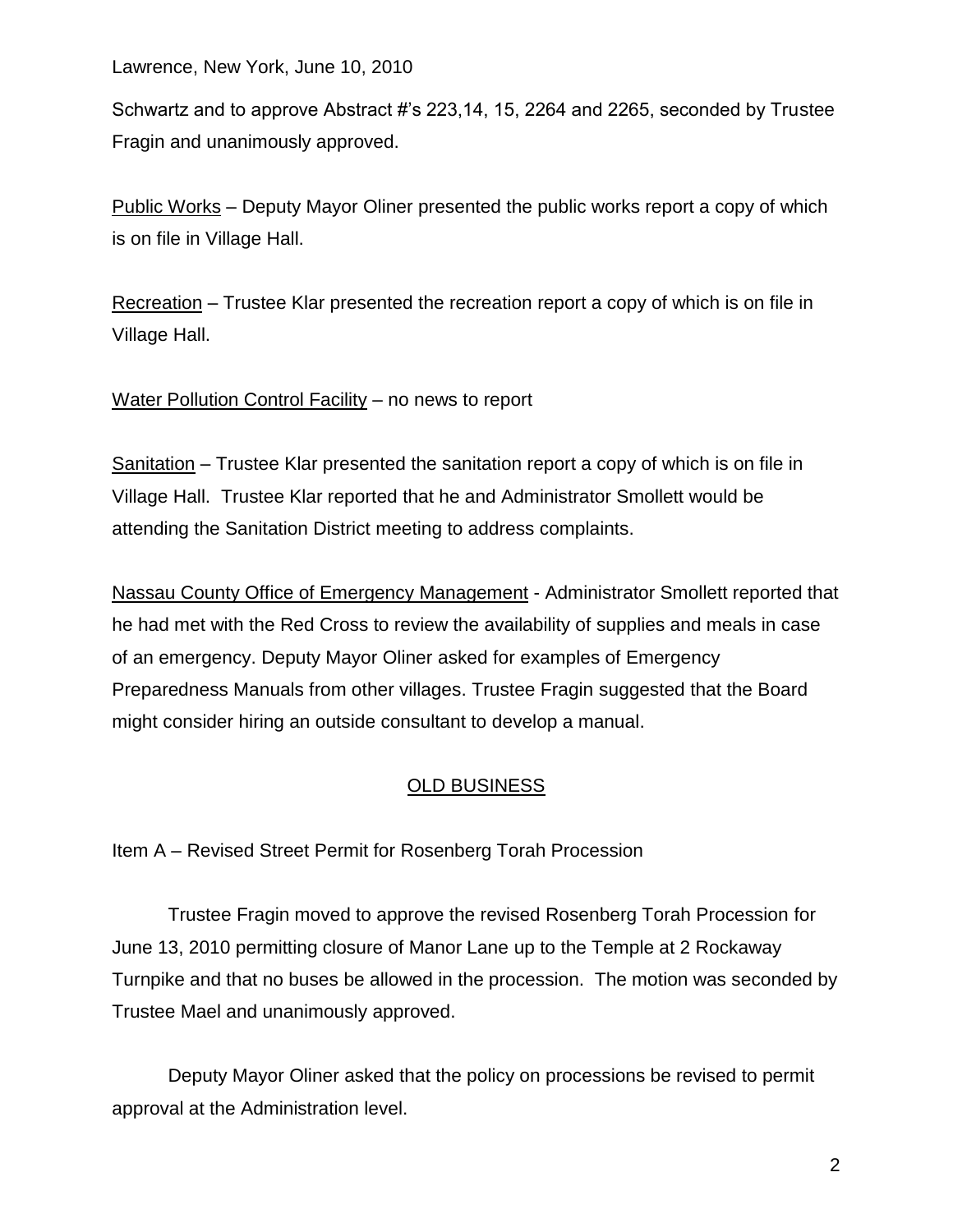Trustee Klar asked for follow-up on the following old business:

360 Central Avenue - Administrator Smollett reported that he had received a second quote on a traffic study.

Sequencing of lights on Route 878 – Administrator Smollett reported that the  $4<sup>th</sup>$ Precinct had contacted Nassau County Public Works to review.

Budgetary variances – Deputy Clerk/Treasurer Kaye explained.

Feasibility of 24-hour parking behind Amazing Savings – analysis still to be done

Storm related costs shown separately on Financials – completed

Trustee Klar asked that old business from previous meetings be itemized on the agenda.

## NEW BUSINESS

Item 1 - 2010 Rate Increase Proposal for Golf Membership

Item tabled to July meeting.

Item 2 – Mr. Klausner, President of TVASNAC (noise abatement committee) reported on the following:

- new Airbus A380 at JFK Airport produces less noise
- new runway at JFK Airport alleviates flight delays
- insulated windows and noise monitors installed at local public schools
- helicopters flight pattern now over water

Deputy Mayor Oliner asked if the Village could be of any assistance to the Committee. Mr. Klausner suggested that grants for noise abatement be looked into.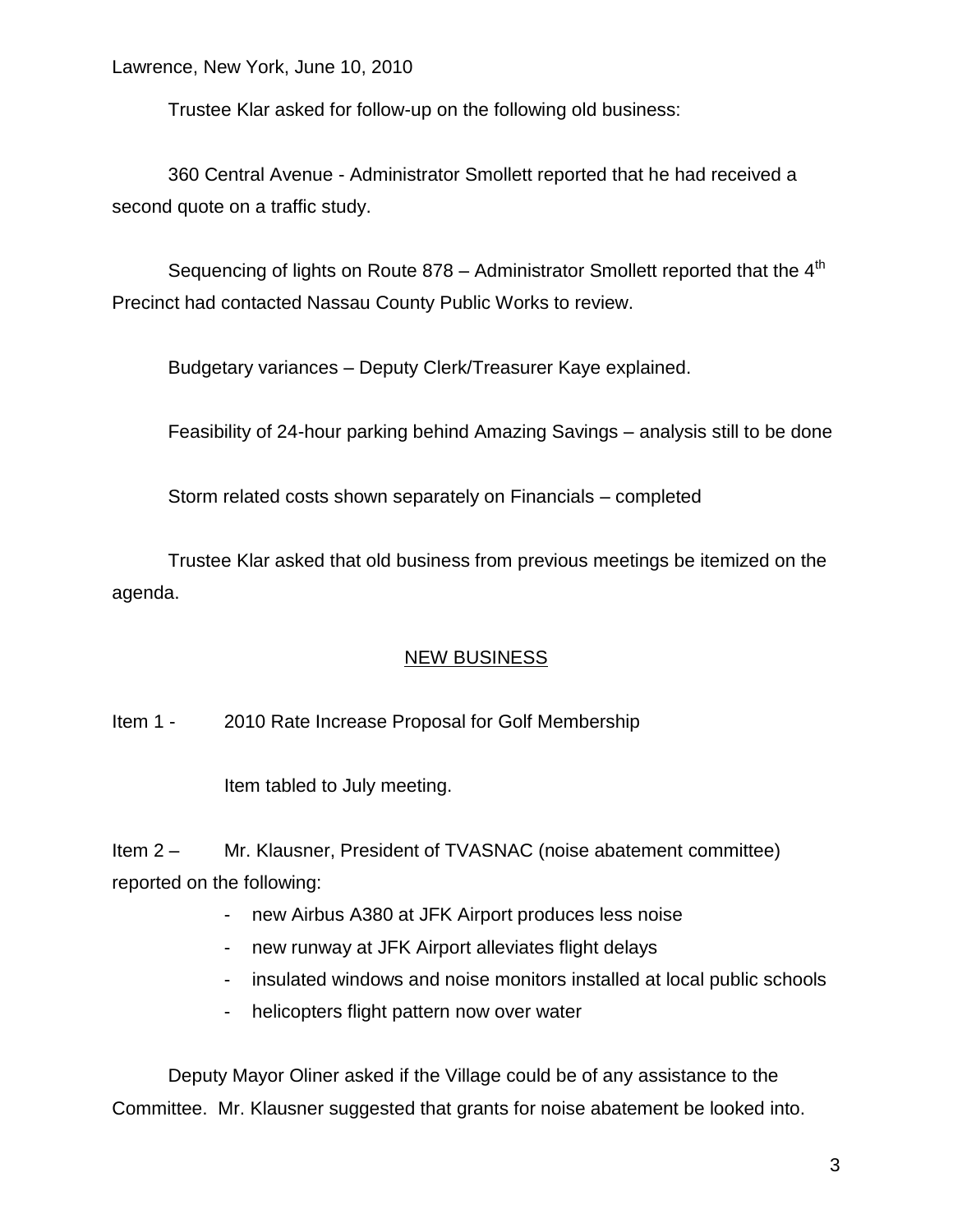Item 3 - Set Date for Public Hearing – Term Limits

Item not addressed.

The Board heard comments from residents in attendance from the 360 Central Avenue apartments regarding concerns over the change in one-way traffic on William Street.

Administrator Smollett advised the Board that he had obtained quotes from Sam Schwartz and Cameron Engineering to perform a traffic study of the area. Both quotes were under \$10,000. Several residents from 360 Central Avenue expressed concerns over safety issues and the inconvenience of the change in direction on William Street. Discussion ensued between the Board and the residents.

Deputy Mayor Oliner moved to restore the original direction on William Street which was seconded by Trustee Klar. Deputy Mayor Oliner amended his motion to maintain the existing signage for a short period of time to allow the traffic consultant to observe the current condition and then return to original signage. The amended motion was seconded by Trustee Klar and unanimously approved.

Mr. Sondolovich, 145 Central Avenue, complained about cars connected with the JCC parked all day on Central Avenue which was in violation of the two-hour parking regulation and also created a hazardous condition by blocking his view of on-coming traffic. The board instructed Administration to notify the JCC that the Village would be enforcing the two-hour parking law.

Item 4 – Bid Awards

The annual bids were read aloud. Deputy Mayor Oliner asked for a spending report for each bidder.

Upon a motion by Trustee Mael, seconded by Trustee Fragin and unanimously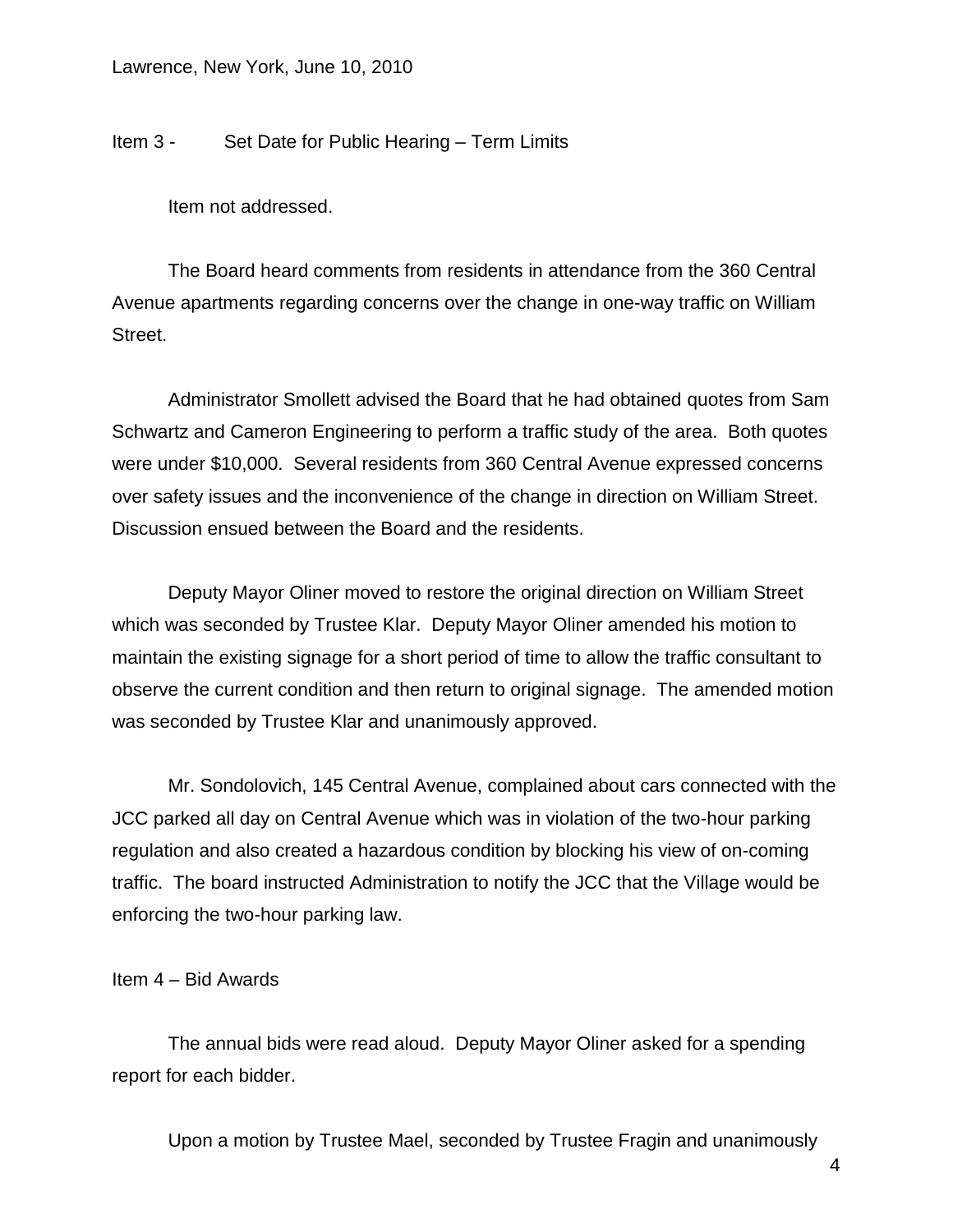approved, Bid Items  $4(a)$  to  $4(q)$  were approved and awarded to the lowest responsible bidder with the following exceptions; bids under Item 4(i) for irrigation materials were rejected and to be re-bid; Toad Plumbing under 4(k) was awarded the plumbing bid on the basis that it was local and could respond more timely in an emergency.

Trustee Mael recommended doing a separate bid for heavy tree work.

Item 5 – Four-Way Stop Sign for Broadway and Sutton Place

Item not addressed.

Item 6 – Refund Request from Lawrence Village Country Club – Jeanne Vine

Upon motion by Trustee Klar, seconded by Trustee Mael, and unanimously approved, the Board agreed to apply a 50% credit toward the following year's golf membership.

Item 7 - Torah Procession Request by Sam Davies

Upon motion by Trustee Fragin, seconded by Deputy Mayor Oliner and unanimously approved, the Board approved the Torah Procession request for Mr. Davies for June 20<sup>th</sup>, 2010 from noon to 1:00 pm permitting road closure on Central Avenue from Lawrence Avenue to Andover Place. Deputy Mayor Oliner asked for verification of the Village's liability coverage in connection with processions.

Item 8 – Public Hearing on Intro Bill 6-10 to amend the Code to provide for the licensing and regulation of gardeners, landscapers and tree servicers.

At 9:55 pm, Trustee Mael moved to open the public hearing which was seconded by Trustee Fragin and unanimously approved.

Village Attorney Levin explained that the law would take effect now but licensing would not be required until January 1<sup>st</sup>.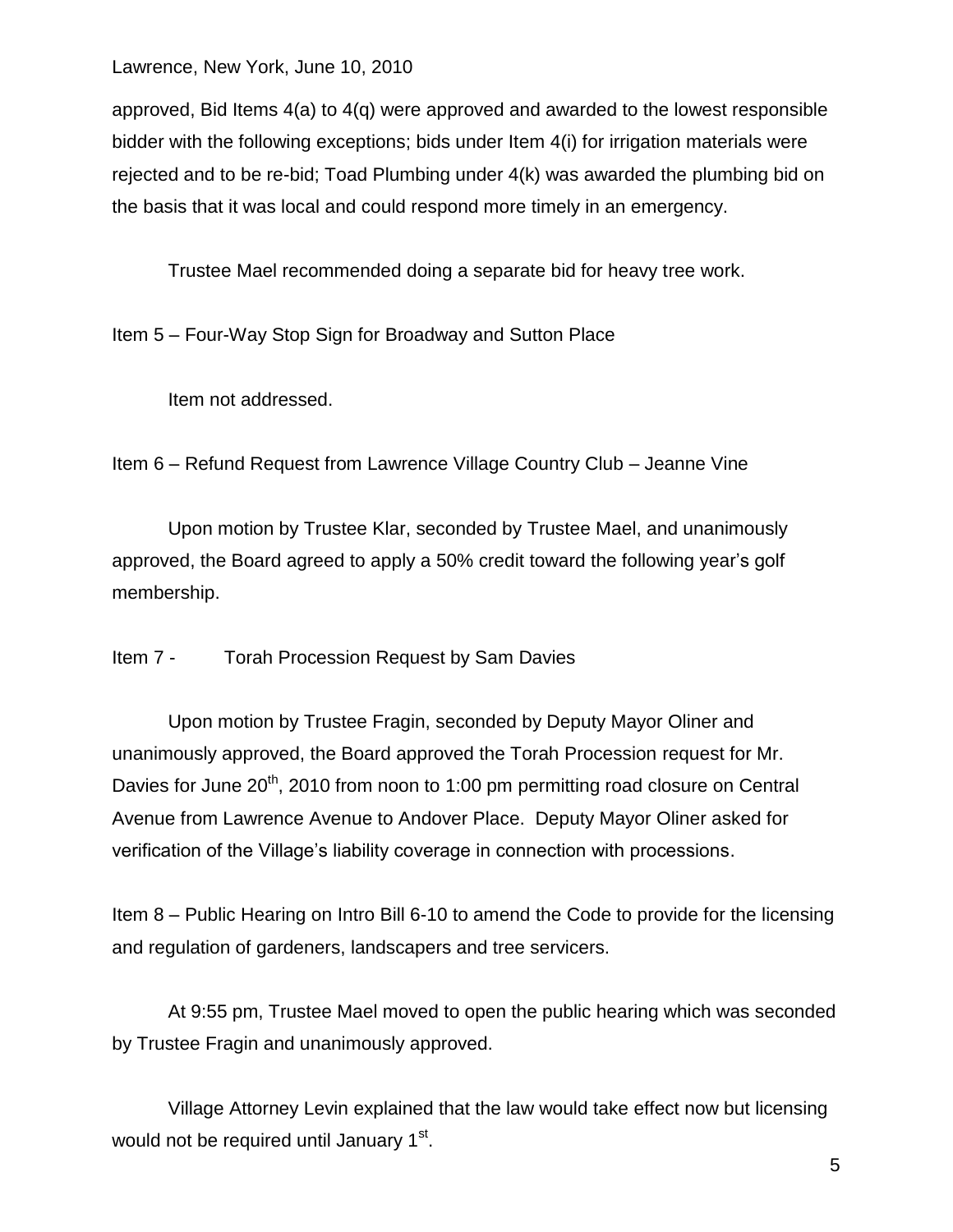Trustee Mael recommended eliminating § 110-3 which placed responsibility on the homeowner to ensure that a gardener is properly licensed. The Board agreed with the change.

A resident asked for clarification on § 110-8.

There being no further questions or comments, at 10:05 pm, Trustee Klar moved to close the public hearing, which was seconded by Trustee Fragin and unanimously approved. The Board decided to vote on adoption at the next meeting.

Item 9 – Public Hearing on Intro Bill 5-10 to amend the Code in relation to the Traffic Violations Bureau

At 10:06 pm, upon motion by Deputy Mayor Oliner, seconded by Trustee Fragin and unanimously approved, the public hearing was opened.

Village Attorney Levin explained that the law would give the court jurisdiction over parking and set parameters for fines by the court. Discussion ensued.

There being no comments from the public, at 10:10 pm, Deputy Mayor Oliner moved to close the public hearing and adopt Local Law 4 of 2010, which was seconded by Trustee Fragin and unanimously approved.

Item # 10 – Authorize Signing of Order on Consent NYS DEC – Lawrence Sewage Treatment Plant

Item adjourned to Executive Session.

Deputy Mayor Oliner opened the Good & Welfare portion of the meeting.

Village Attorney Levin informed the Board that the Nassau County Planning Commission had adopted a policy of streamlining Zoning and Planning applications.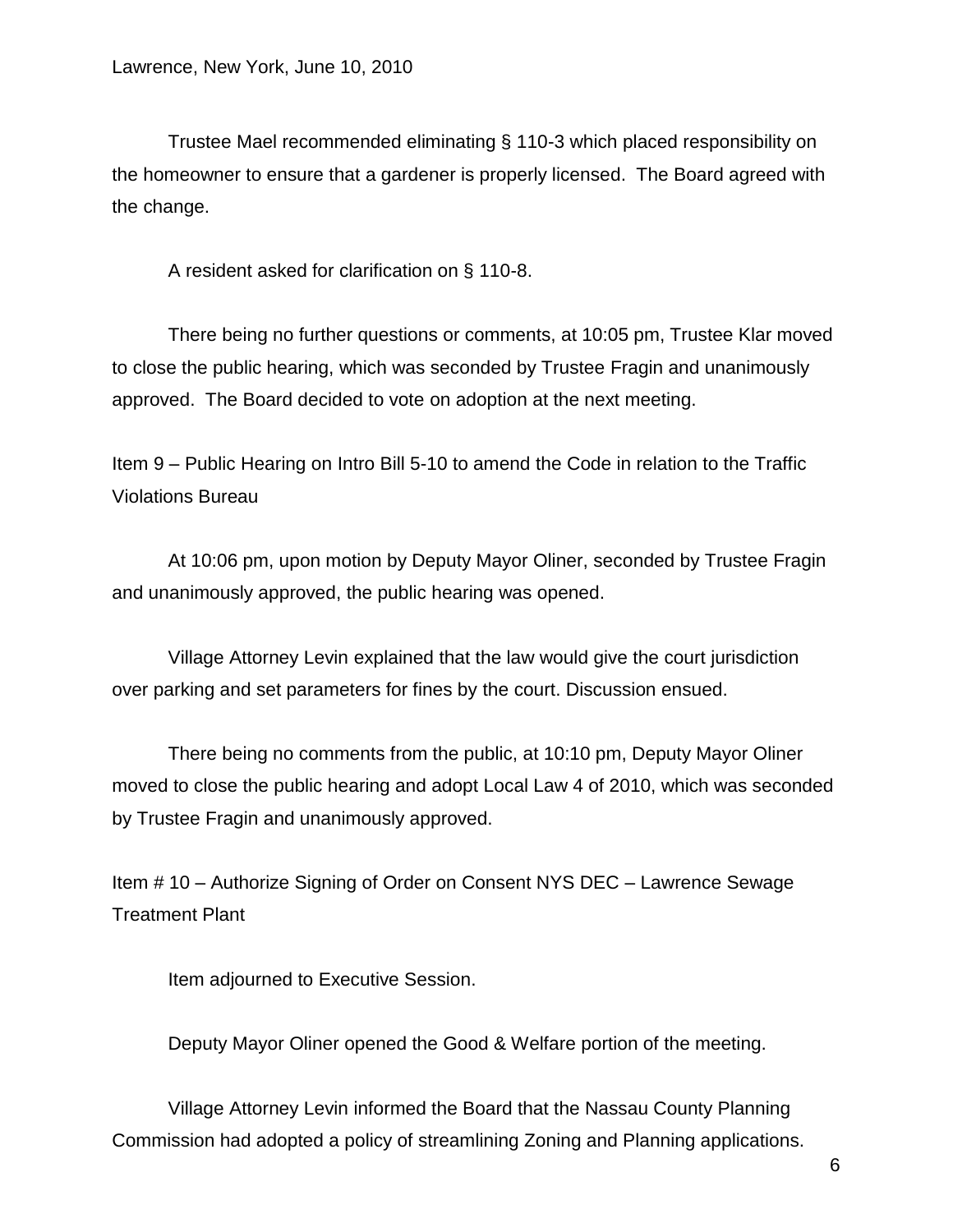Since most applications are granted a waiver, villages now would send a copy of the hearing notice and receive a decision in seven days, instead of the existing 30-day wait. Village Attorney Levin asked the Board to authorize the Mayor to sign an IMA with the Nassau County Planning Commission on this policy change in the form approved by Counsel.

Upon a motion by Deputy Mayor Oliner, seconded by Trustee Mael, and unanimously approved, the Board authorized the Mayor to sign the Agreement with the County.

Trustee Fragin, followed by Deputy Mayor Oliner, acknowledged Mayor Felder's service to the Village.

Trustee Klar asked Administrator Smollett to look into the request by Mrs. Rosenbloom regarding an increase in her catering fee as a result of a change in caterers.

There being no further business, upon a motion by Trustee Fragin, seconded by Trustee Klar, and unanimously approved, at 10:20 pm the Board convened in Executive Session to discuss legal advice and potential litigation.

The Board returned to public session.

Upon a motion by Trustee Mael, seconded by Deputy Mayor Oliner and unanimously approved, the Board authorized signing of the Order on Consent with the NYS DEC and payment of \$10,000.

Deputy Mayor Oliner appointed Leo McMahon as Golf Course Manager for a period of one year at an annual salary of \$110,000. Trustee Klar made a motion to approve the appointment, which was seconded by Trustee Mael, and unanimously approved.

The board tentatively set the next meeting for Tuesday, July  $13<sup>th</sup>$ , 2010.